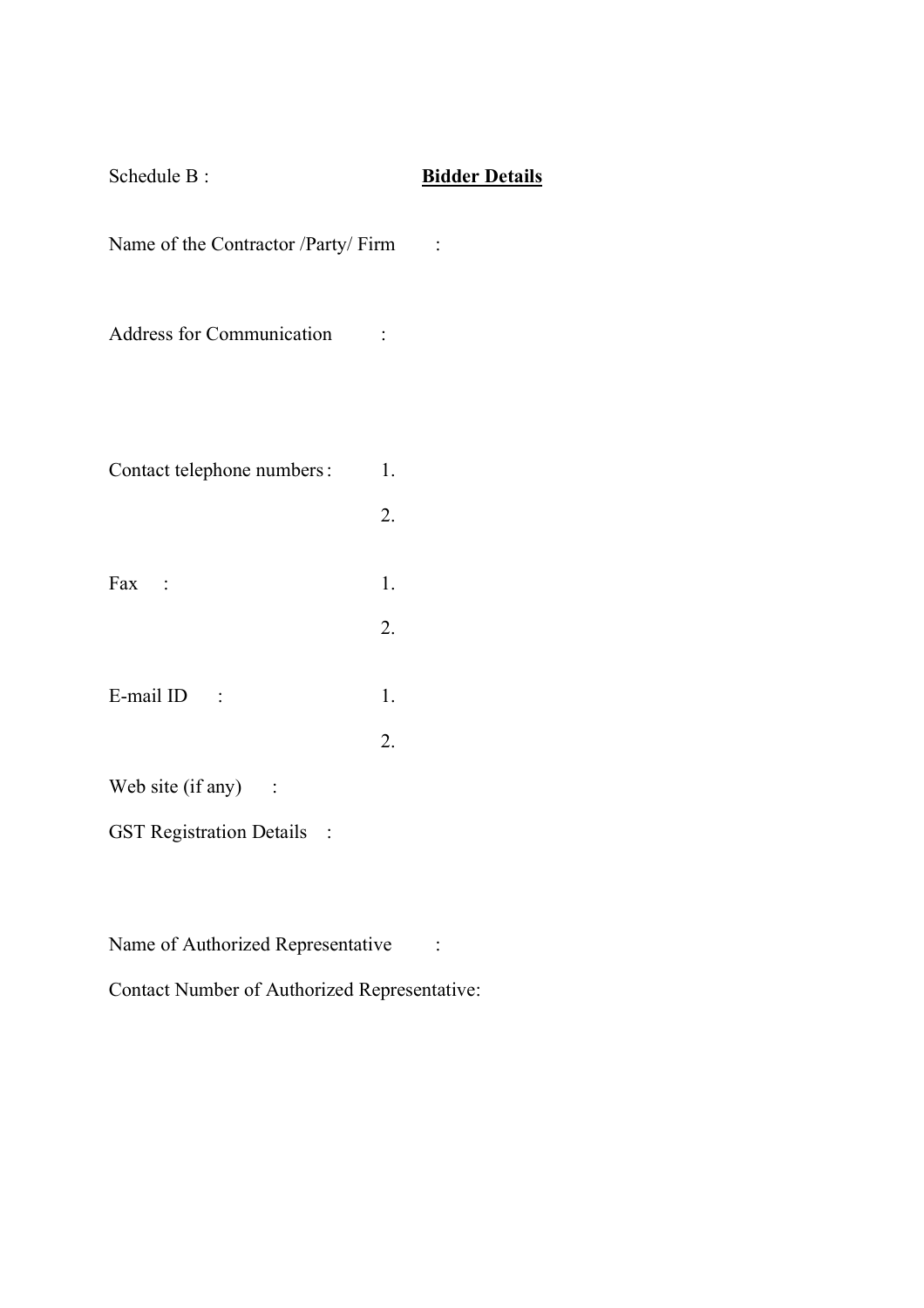## IV. Schedule C - **NOMINATION FORM**

I, Sri./Smt. ............................ ...................... ..................... .............................. ............................. ...................... hereby nominate and authorize Sri./Smt. .................... .............................. ............................. ...................... Son/ Daughter of Sri. aged years, of *(house), (Village), (Taluk) and (District),*  residing at

to receive all or any sums due me under the terms and contract, the event my death before the amount has become payable having become payable, but has not been paid.

*(Name & Address)*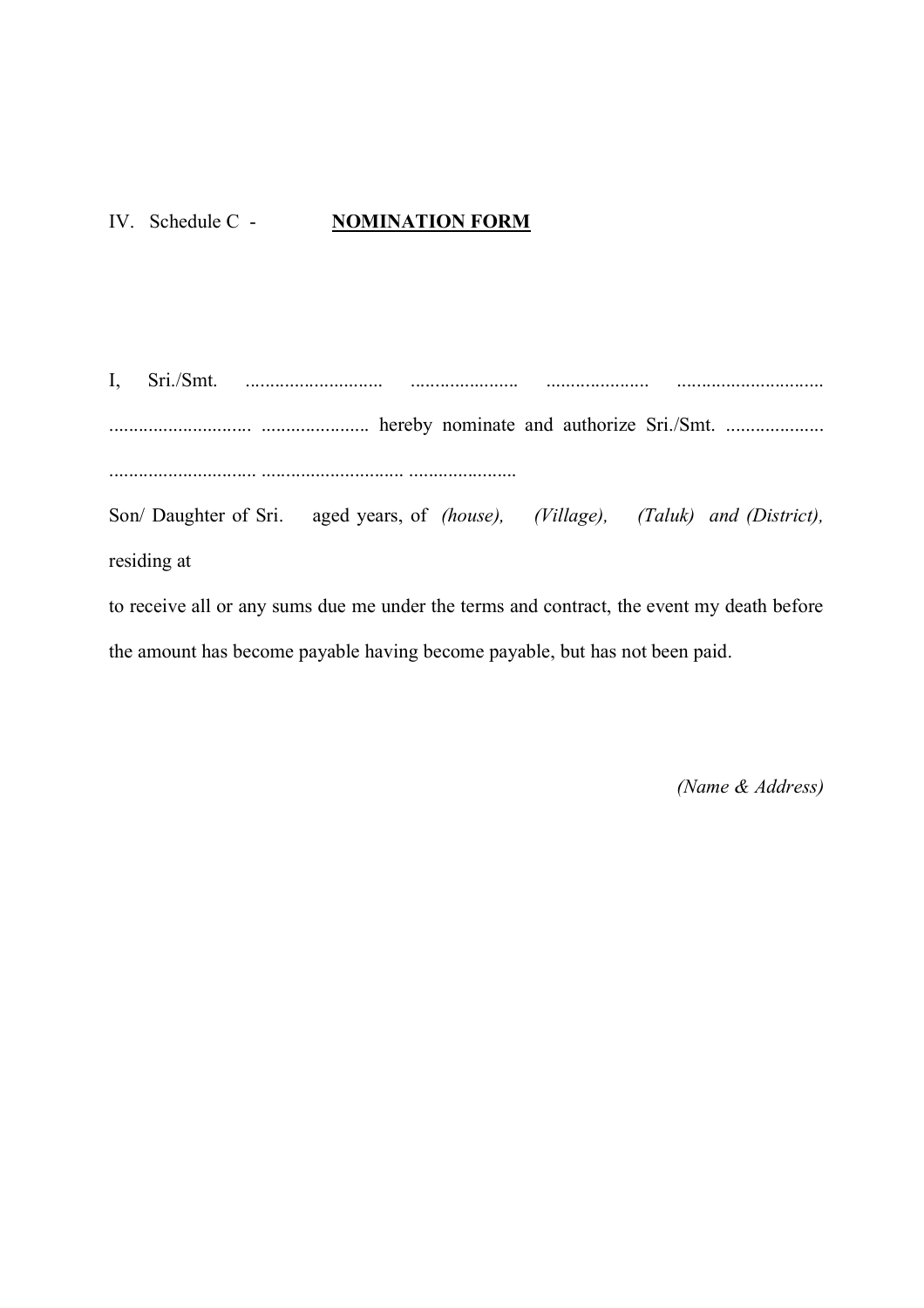## Schedule D - **DECLARATION BY TENDERER – I**

I/We .................... .............................. ............................. ...................... ....................

.............. .................... .........

hereby declare that I am not in any way related to any Kerala Cricket Association's servant, who is in charge of or having control of this Project. I agree that if, at any stage, it is found that this declaration is untrue, the Earnest Money/Security deposit paid by me will be forfeited and the Contract entered will stand cancelled.

It is understood that the relationship with the Kerala Cricket Association's servant referred to herein will be restricted to my Father, Mother, Son, Daughter, Brother, Sister, Direct Uncle, Nephew, Father-in-law, Mother-in-law, Brother-in-law, Sister-in-law and First Cousins of the Officer concerned.

Place ·

Date :

*(Name & Address)*